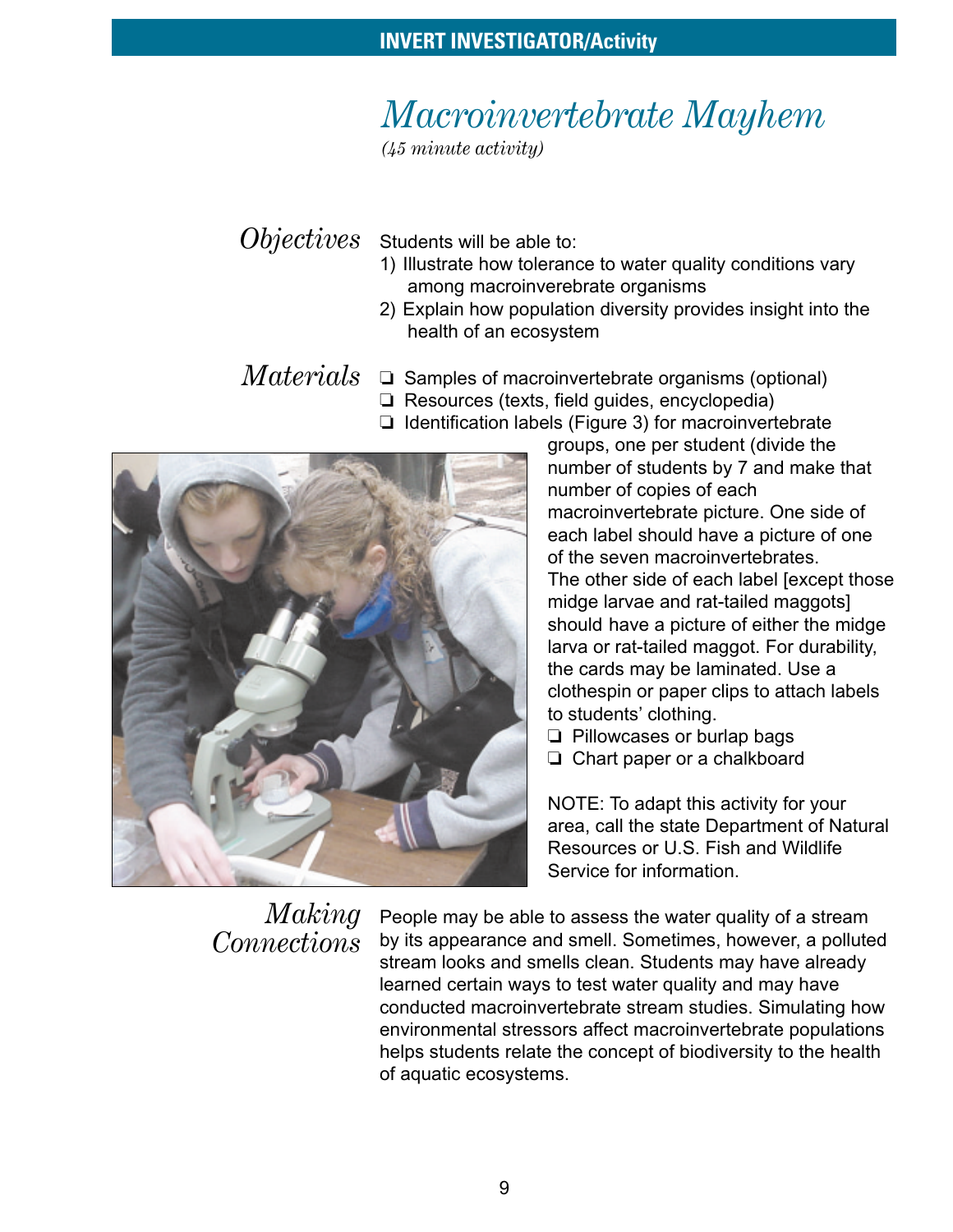Macroinvertebrates are an integral part of wetland and stream *ecosystems*. Examples of macroinvertebrates include mayflies, dragonflies, rat-tailed maggots, scuds, snails and leeches. These organisms may spend all or part of their lives in water; usually their immature phases (larvae and nymphs) are spent entirely in water. Larvae do not show wing buds and are usually very different in appearance from the adult versions of the insects. Maggot is the term used for the larva of some flies. Nymphs generally resemble adults, but have no wings and are usually smaller. *Background*

> A variety of environmental stressors can impact macroinvertebrate populations. Urban and/or agricultural runoff can produce conditions that some macroinvertebrates cannot tolerate. Sewage and fertilizers added to streams induce the growth of algae and bacteria that consume oxygen and make it unavailable for macroinvertebrates. Changes in land use from natural vegetation to a construction site or to poorly protected cropland may add sediment to the water. Sedimentation destroys habitats by smothering the rocky areas of the stream where macroinvertebrates live. Both the removal of trees along the banks of a river and alteration of stream velocity can alter normal water temperature patterns in the stream. Some organisms depend on certain temperature patterns to regulate changes in their life cycles. Other stressors include the introduction of alien species and stream channelization.

> Some macroinvertebrates, such as the mayfly, stonefly, and caddisfly larvae, are sensitive (intolerant) to changes in the stream conditions brought about by pollutants. Some of these organisms will leave to find more favorable habitats, but others will be killed, or will be unable to reproduce. Macroinvertebrates that may thrive in polluted conditions (e.g., rat-tailed maggots and midge larvae) are called tolerant organisms. Other organisms, called facultative organisms (e.g., dragonflies, damsel flies, nymphs) prefer good stream quality but can survive polluted conditions.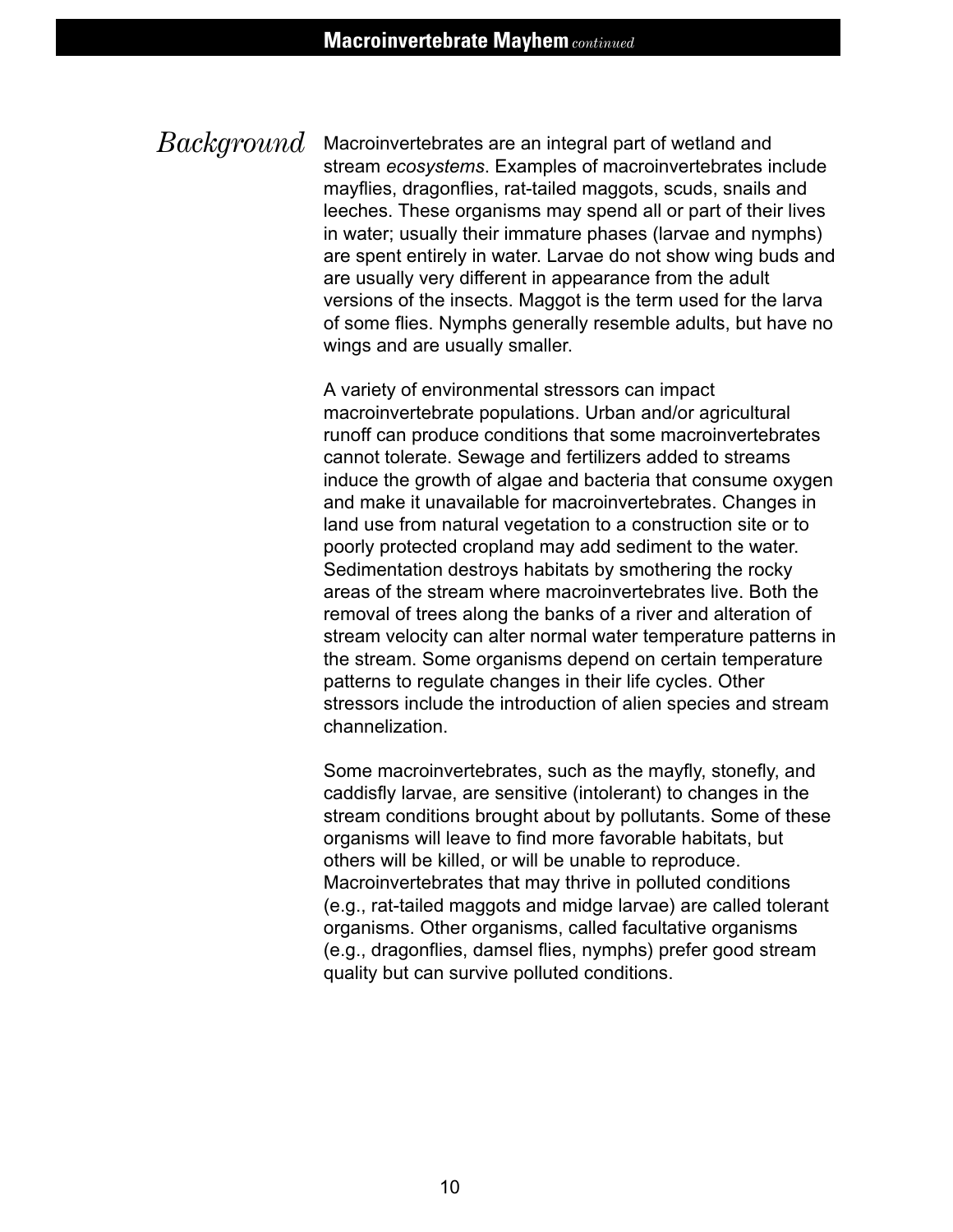- Water quality researchers often sample macroinvertebrate populations to monitor changes in stream conditions over time and to assess the cumulative effects of environmental stressors. Environmental degradation will likely decrease the diversity of a community by eliminating intolerant organisms and increasing the number of tolerant organisms. If the environmental stress is severe enough, species of intolerant macroinvertebrates may disappear altogether. For example, if a sample of macroinvertebrates in a stream consists of rat-tailed maggots, snails, and dragonfly nymphs, the water quality conditions of that stream are probably poor (i.e., low oxygen level, increased sediment, traces of contaminants). If, on the other hand, the sample contains a diversity of organisms, the stream conditions are likely good. However, baseline data is essential because some healthy streams may contain only a few macroinvertebrate species. A variety of food sources, adequate oxygen levels and temperature conducive to growth all characterize a healthy stream. *Background continued*
- 1. Review the conditions that are necessary for a healthy ecosystem. *Procedure*
	- 2. Ask students to describe what could happen to an ecosystem if these conditions were altered or eliminated. What clues would students look for to determine if an ecosystem was healthy or not?
	- 3. Remind students that a stream is a type of ecosystem. Ask them how they would assess the health of a stream. Students may suggest conducting a visual survey of the surrounding area and answer the following questions: What land use practices are visible in this area? How might these practices affect the stream? Is there plant cover on the banks of the stream or are the banks eroded? What color is the water? What is living in the stream?
	- 4. Identify several environmental stressors (e.g., urban and agricultural runoff, sedimentation, introduction of alien species) and discuss how they can affect the health of a stream.
	- 5. Review the many types of plants and animals, including insects, that live in the streams. How might environmental stressors affect these organisms? Would all organisms be affected in the same way? Why or why not?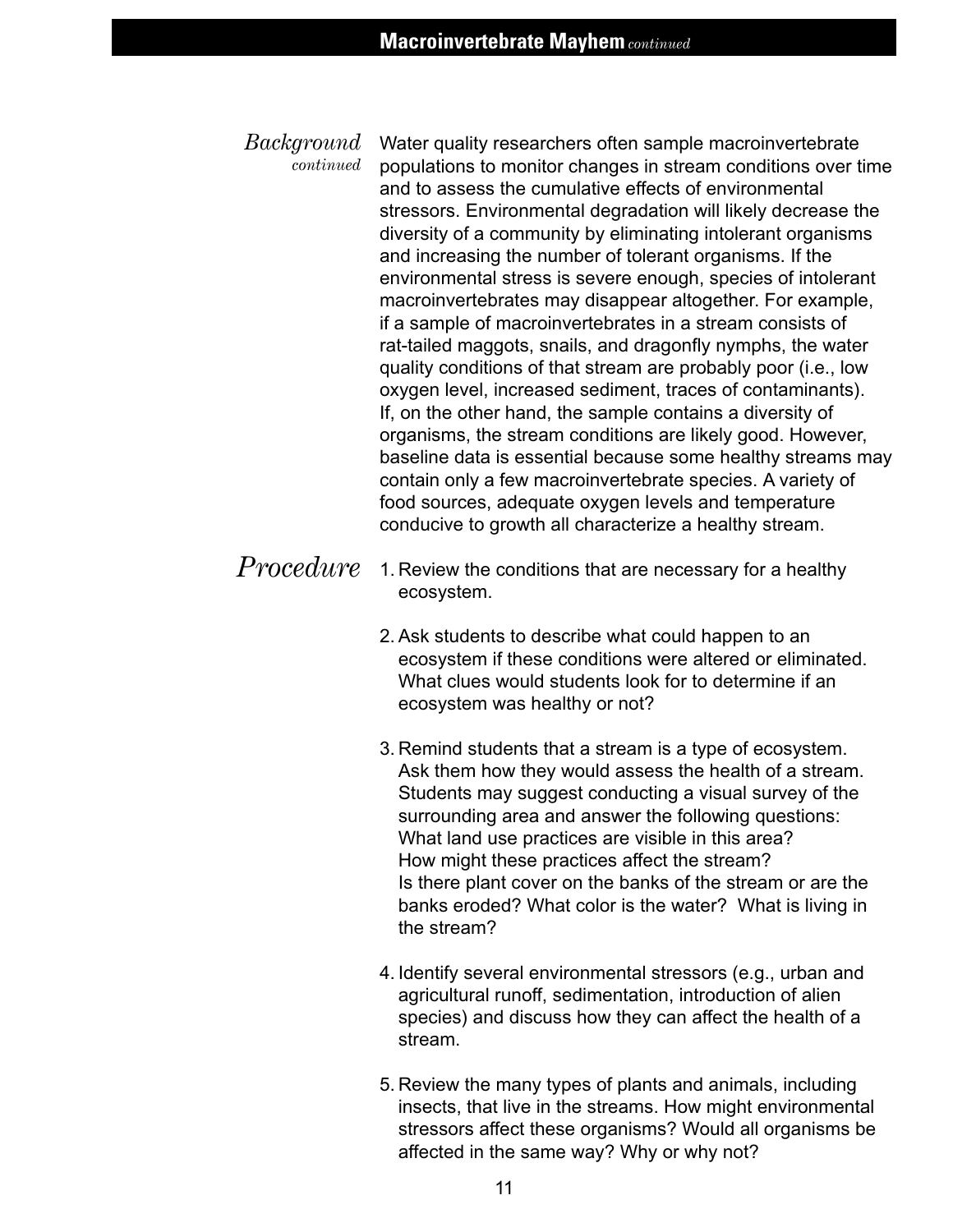#### *Procedure* Part 1

*continued*

- 1. Introduce the practice of sampling macroinvertebrate populations to monitor stream quality. Show students pictures or samples of macroinvertebrates used to monitor stream quality.
- 2. Divide the class into seven groups and assign one macroinvertebrate (from *Macroinvertebrate Groups*) to each group. Have group members conduct library research to prepare a report for the class about their organism. The report should include the conditions ( e.g., clean water, abundant oxygen supplies, cool water) the organism must have to survive.
- 3. Have students present their reports to the class and compare each organism's tolerance of different stream conditions.

#### **Part 2**

- 1. Tell students they are going to play a game that simulates changes in a stream when an environmental stressor, such as a pollutant, is introduced. Show students the playing field and indicate the boundaries.
- 2. Have one student volunteer to be an environmental stressor (e.g., sedimentation, sewage, or fertilizer). Discuss the ways that a stream can become polluted and how this can alter stream conditions. With a large class or playing field, more students will need to be stressors.

| <b>Macroinvertebrate Groups</b>   |                                |  |  |  |
|-----------------------------------|--------------------------------|--|--|--|
| Caddisfly larva<br>Mayfly larva   | Damselfly nymph<br>Midge larva |  |  |  |
| Stonefly larva<br>Dragonfly nymph | Rat-tailed maggot              |  |  |  |

*Macroinvertebrate Mayhem* is used with the permission from The Watercourse/Montana State University and the Council for Environmental Education (CEE) from Project WET Curriculum and Activity Guide. For further information about Project WET (Water Education for Teachers), contact the national office at (406)994-5392.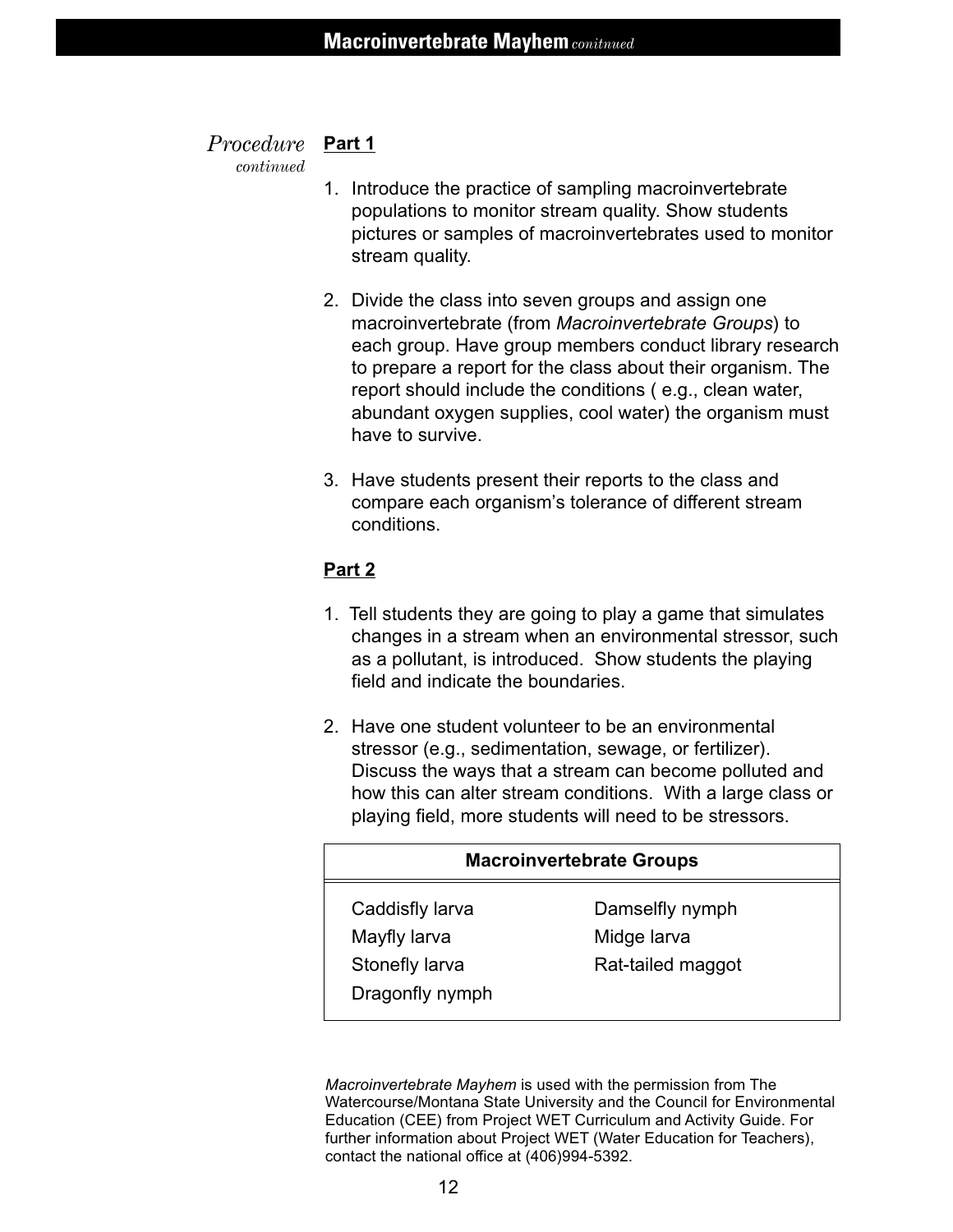- 3. **Divide** the rest of the class into the seven groups to play the game. Each group represents one type of macroinvertebrate species listed in *Macroinvertebrate Groups*. Record the number of members in each group, using a table similar to a *Sample of Data From Macroinvertebrate Mayhem.*
- 4. **Distribute** appropriate identification labels to all group members**.** The picture of each group's macroinvertebrate should face outward when labels are attached.
- 5. **Inform students** that some macroinvertebrates have hindrances to crossing the field (see *Intolerant Macroinvertebrates and Hindrances*). These obstacles symbolize sensitive organisms' intolerance to pollutants. Have students practice their motions.

| <b>ORGANISM</b> | <b>HINDRANCE</b>                                                                                                       | <b>RATIONALE FOR HINDRANCE</b>                                                                                        |  |
|-----------------|------------------------------------------------------------------------------------------------------------------------|-----------------------------------------------------------------------------------------------------------------------|--|
| Caddisfly       | Must place both feet in a<br>bag <sup>*</sup> and hop across field,<br>stopping to gasp for breath<br>every five hops. | Caddisflies are intolerant<br>of low oxygen levels.                                                                   |  |
| Stonefly        | Must do a push up every<br>ten steps.                                                                                  | When oxygen levels drop,<br>stoneflies undulate their<br>abdomens to increase the<br>flow of water over their bodies. |  |
| Mayfly          | Must flap arms and<br>spin in circles when<br>crossing field.                                                          | Mayflies often increase<br>oxygen absorption by moving<br>their gills.                                                |  |

#### **Intolerant Macroinvertbrates and Hindrances**

\* Caddisfly larvae build cases and attach themselves to rocks for protection and stabilization.

NOTE: Try to have at least four students in each group. For smaller classes, reduce the number of groups. For example, eliminate the stonefly nymph and damselfly nymph groups.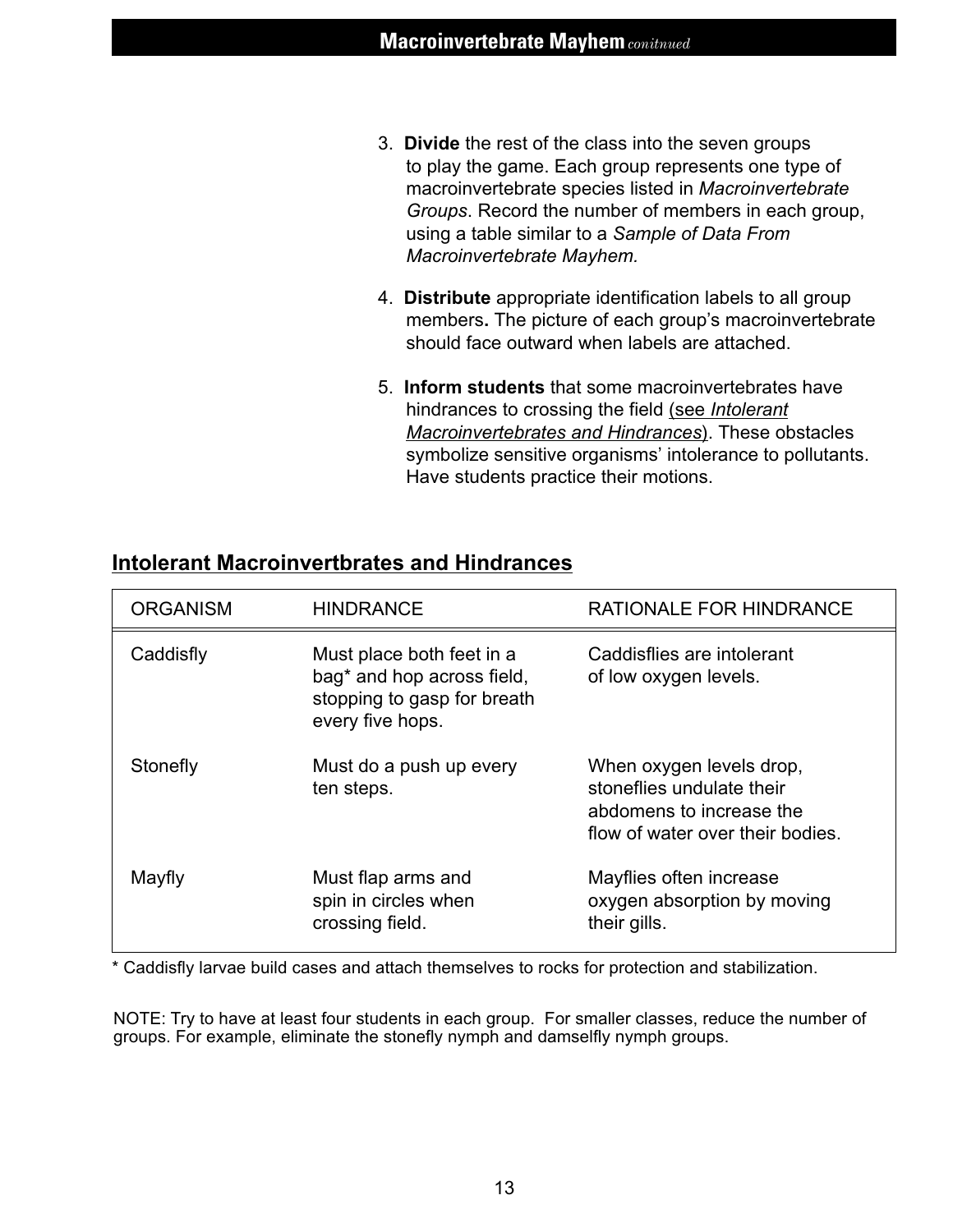- 6. Assemble the macroinvertebrate groups at one end of the playing field and the environmental stressor(s) at mid-field. When a round starts, macroinvertebrates will move toward the opposite end of the field and the stressor will try to tag them. To "survive," the macroinvertebrates must reach the opposite end of the field without being tagged by the environmental stressor. The environmental stressor can try to tag any of the macroinvertebrates, but will find it easier to catch those with hindered movements. *Procedure continued*
	- 7. Begin the first round of the game. Tagged macroinvertebrates must go to the sideline and flip their identification labels to display the more tolerant species (i.e., rat-tailed maggot or midge larva). Tagged players who are already in a tolerant species group do not flip their labels.
	- 8. The round ends when all of the macroinvertebrates have either been tagged or have reached the opposite end of the playing field. Record the new number of members in each species.
	- 9. Complete two more rounds, with all tagged players rejoining the macroinvertebrates who successfully survived the previous round. Record the number of members in each species of macroinvertebrates at the conclusion of each round. Because some players will have flipped their identification labels, there will be a larger number of tolerant species in each successive round.

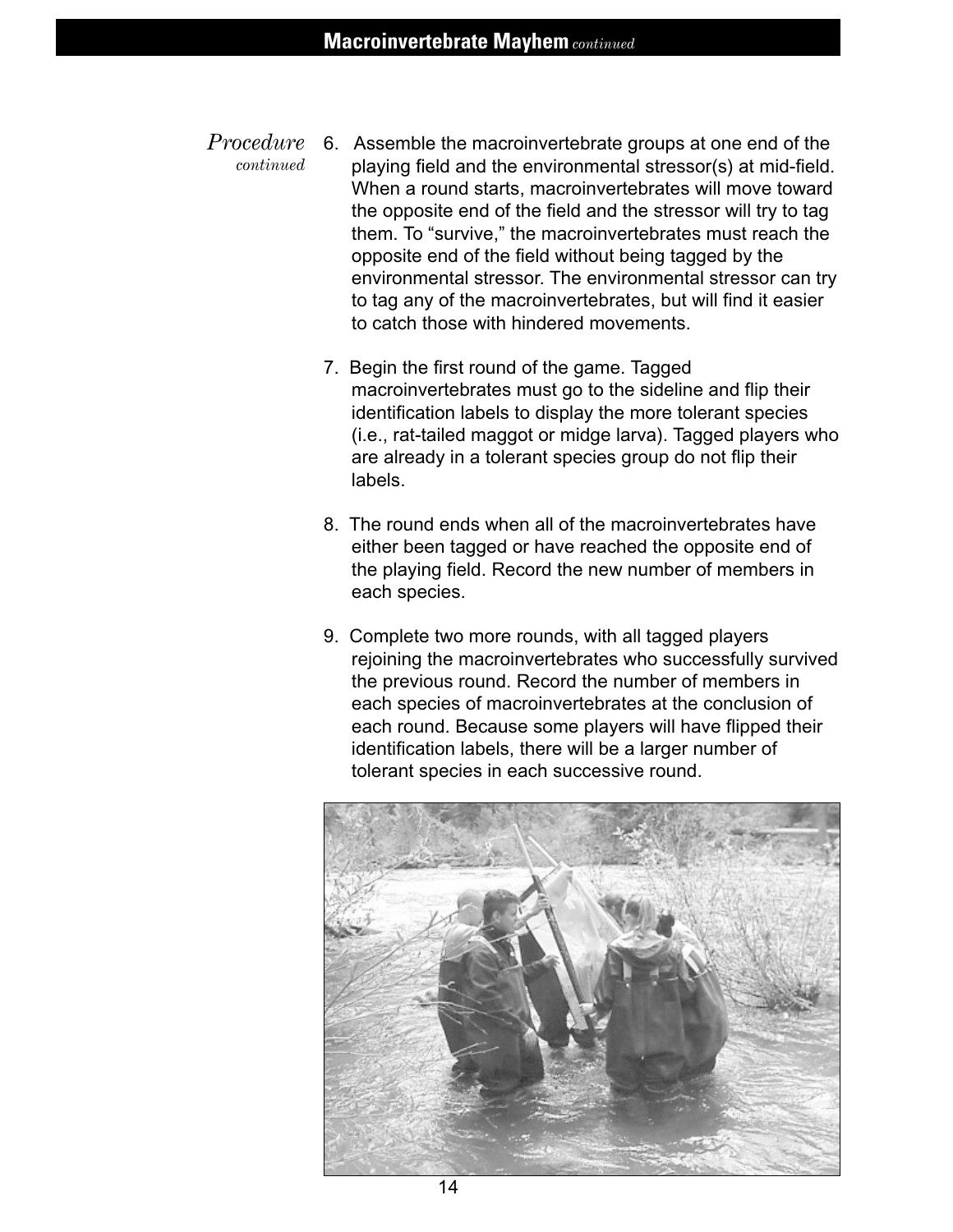|                                                  | NUMBERS (AT START AND AFTER EACH ROUND) |  |  |  |  |  |
|--------------------------------------------------|-----------------------------------------|--|--|--|--|--|
| ORGANISM TOLERANCE START ROUND 1 ROUND 2 ROUND 3 |                                         |  |  |  |  |  |
|                                                  |                                         |  |  |  |  |  |
|                                                  |                                         |  |  |  |  |  |
|                                                  |                                         |  |  |  |  |  |
|                                                  |                                         |  |  |  |  |  |
|                                                  |                                         |  |  |  |  |  |
|                                                  |                                         |  |  |  |  |  |
|                                                  |                                         |  |  |  |  |  |
|                                                  |                                         |  |  |  |  |  |
|                                                  |                                         |  |  |  |  |  |

#### **A Sample of Data From Macroinvertebrate Mayhem**

*Wrap Up*

The game is completed after three rounds. Discuss the outcome with students. Emphasize the changes in the distribution of organisms among groups. Have students compare population sizes of groups at the beginning and



end of the game and provide reasons for the changes. Review why some organisms are more tolerant of poor environmental conditions than others. Have students compare the stream environment at the beginning of the game to the environment at the end.

Ask students to investigate a nearby stream. What types of macroinvertebrates live there? Graphics of *Aquatic Insects Tolerant and Sensitive to Water Pollution* (Figures 4 & 5) and *A Key to Immature Aquatic Insects* (Figure 2) may prove helpful for identification. How would students describe the diversity of organisms? Do students' findings provide insight into the quality of the stream? What other observations can students make to determine stream quality? They may want to report their findings to local watershed managers or water quality inspectors.